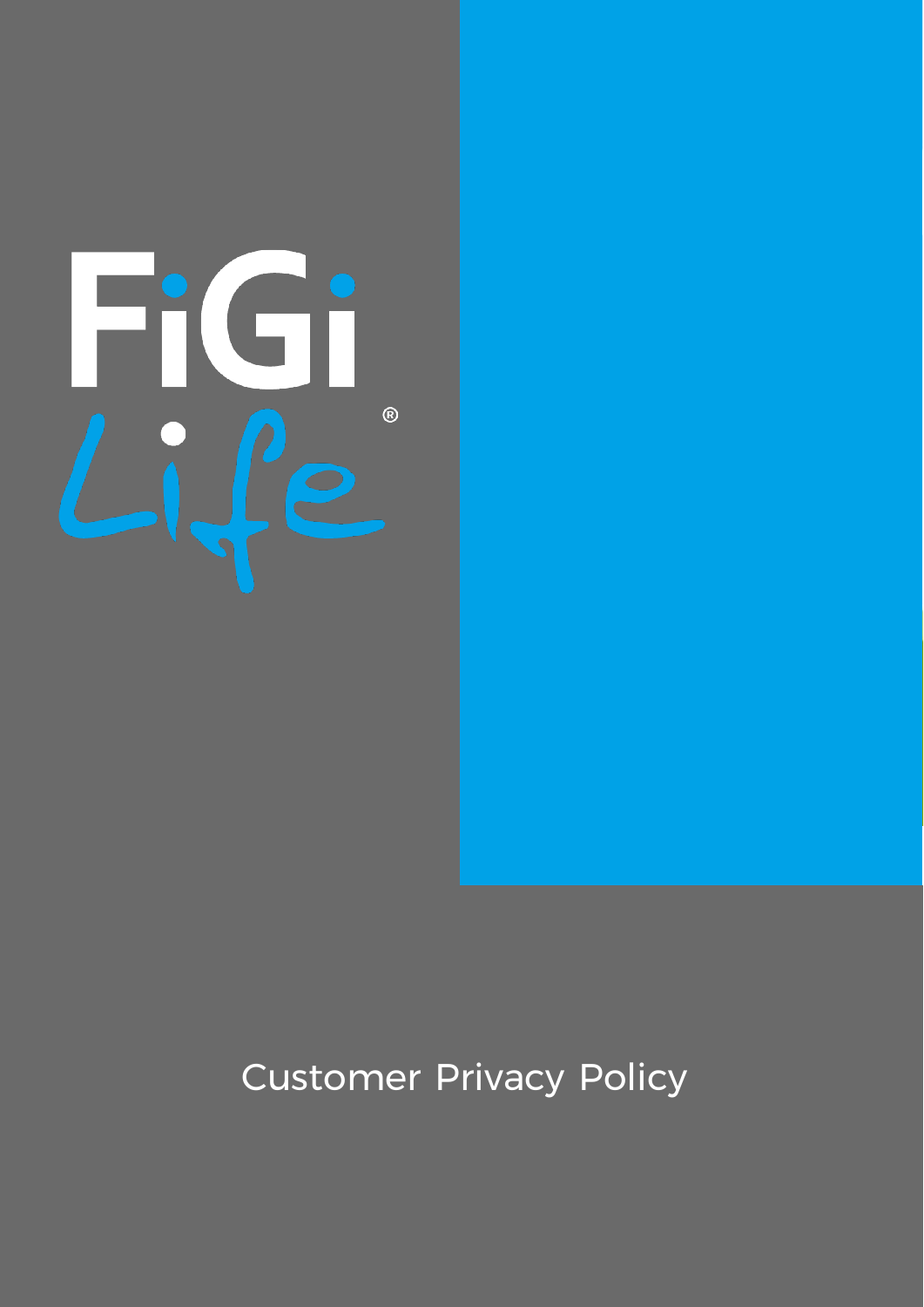

# CUSTOMER PRIVACY POLICY

# FUTURE INSURANCE GROUP INTERNATIONAL PTY LTD (FiGi LIFE)

Future Insurance Group International Pty Ltd (FiGi Life) (ABN 18 619 183 149, AFSL 506558) is an underwriting agency formed in 2017 and provides lifestyle related insurance products.

# **INTRODUCTION**

The privacy of your personal information is very important to FiGi Life ('us', 'our' or 'we').

This Privacy Policy details how FiGi Life collects, uses and protects an individual's personal information in accordance with our obligations under the Privacy Act 1988 (Cth) ("Privacy Act").

The terms of our Privacy Policy may change from time to time. The current terms will be displayed on our website.

# ABOUT THE PRIVACY ACT

The Federal Government's Privacy Act regulates, via the Australian Privacy Principles, the way private sector organisations can collect, use, keep, secure and disclose personal information.

Personal information includes information that can be used to identify an individual e.g name, address, telephone number, age, and details about your devices.

The aim of the law is to ensure that private organisations that hold personal information about people, handle that information responsibly. It also gives people some control over the way information about them is handled. For example, it gives individuals the right to know what personal information an organisation holds about them and a right to correct that information if it is wrong.

# INFORMATION COLLECTED

We collect personal information from you that is relevant to providing products and services to you. Where possible, we collect it directly from you.

We will only do so with your consent, or otherwise in accordance with the Privacy Act. That consent may be express, or implied, such as when you have been informed verbally, or when you continue a telephone call with our staff, after you have heard a recorded message.

# ONLINE PRIVACY

We may collect some personally identifiable information about you at different times depending on how you choose to access our website.

If you submit your e-mail address for a request it will be used to complete that request and send a reply. If you submit your email address as part of your login to the customer portal, we may also use it to provide you with specific information regarding our services and insurance products.

We may request your e-mail address for the inclusion into a mailing list. If you choose to submit your e-mail address an option to remove this address from our database will be offered to you via e-mail correspondence. All opt-in e-mails sent to the mailing list will comply with the Australian Spam Act.

# USE OF COOKIES

From time to time, we may use data collection devices such as 'cookies' in conjunction with our website. Cookies are commonly used on the internet. They are a small file placed onto a computer by a server. A cookie can later be identified by a server. We may use both 'persistent' and 'session cookies'. We use the services of a marketing company to help us measure the effectiveness of our advertising and how visitors use our site. Although our marketing company manages the information coming from our site on our behalf, we control